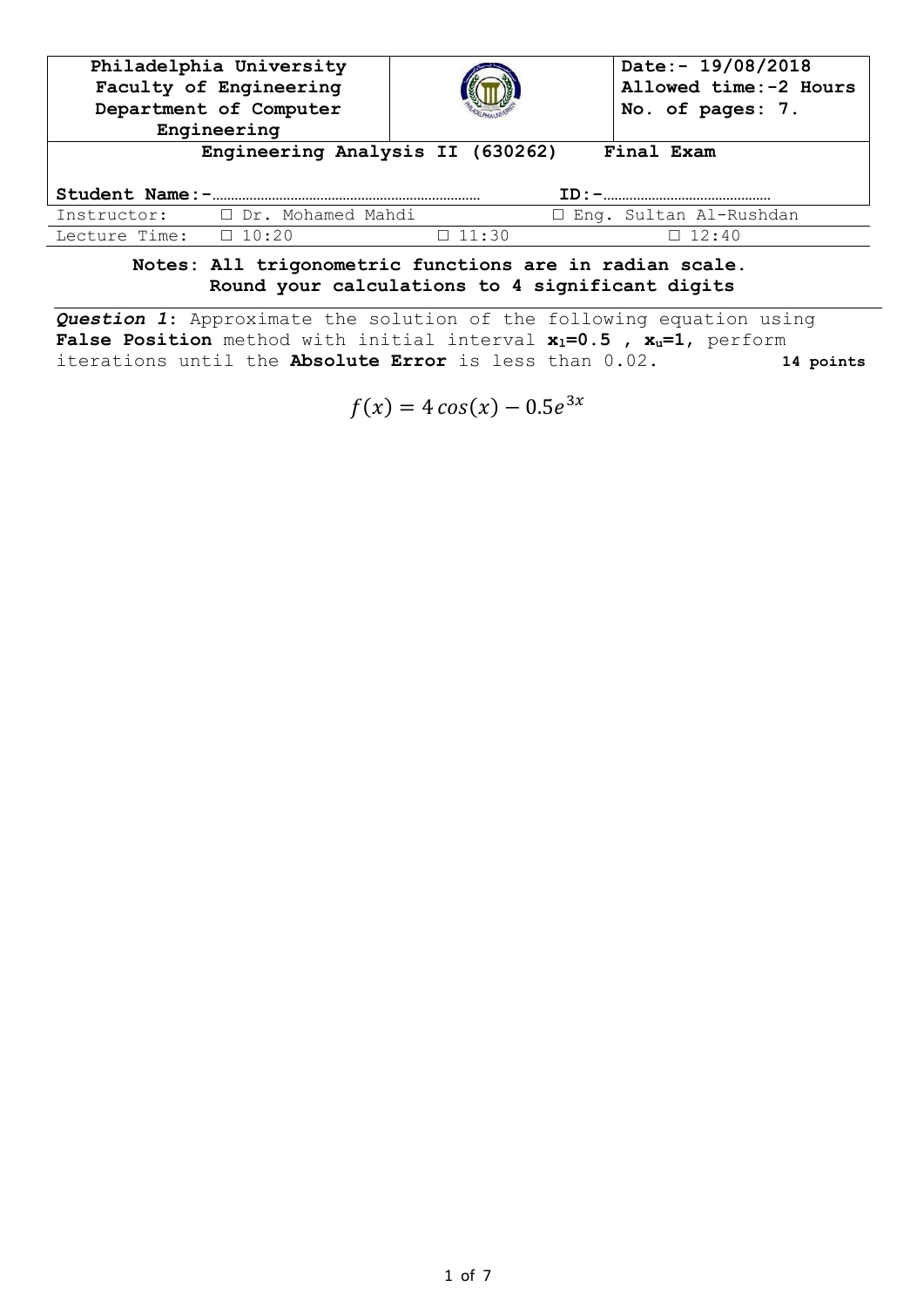*Question 2*: Approximate the solution of the following equation using **Newton-Raphson** method with initial guess **x0=0.7**, perform iterations until the **Relative Error** less than 0.01. **14 points**

$$
f(x) = 10\sin(x^2) - 3
$$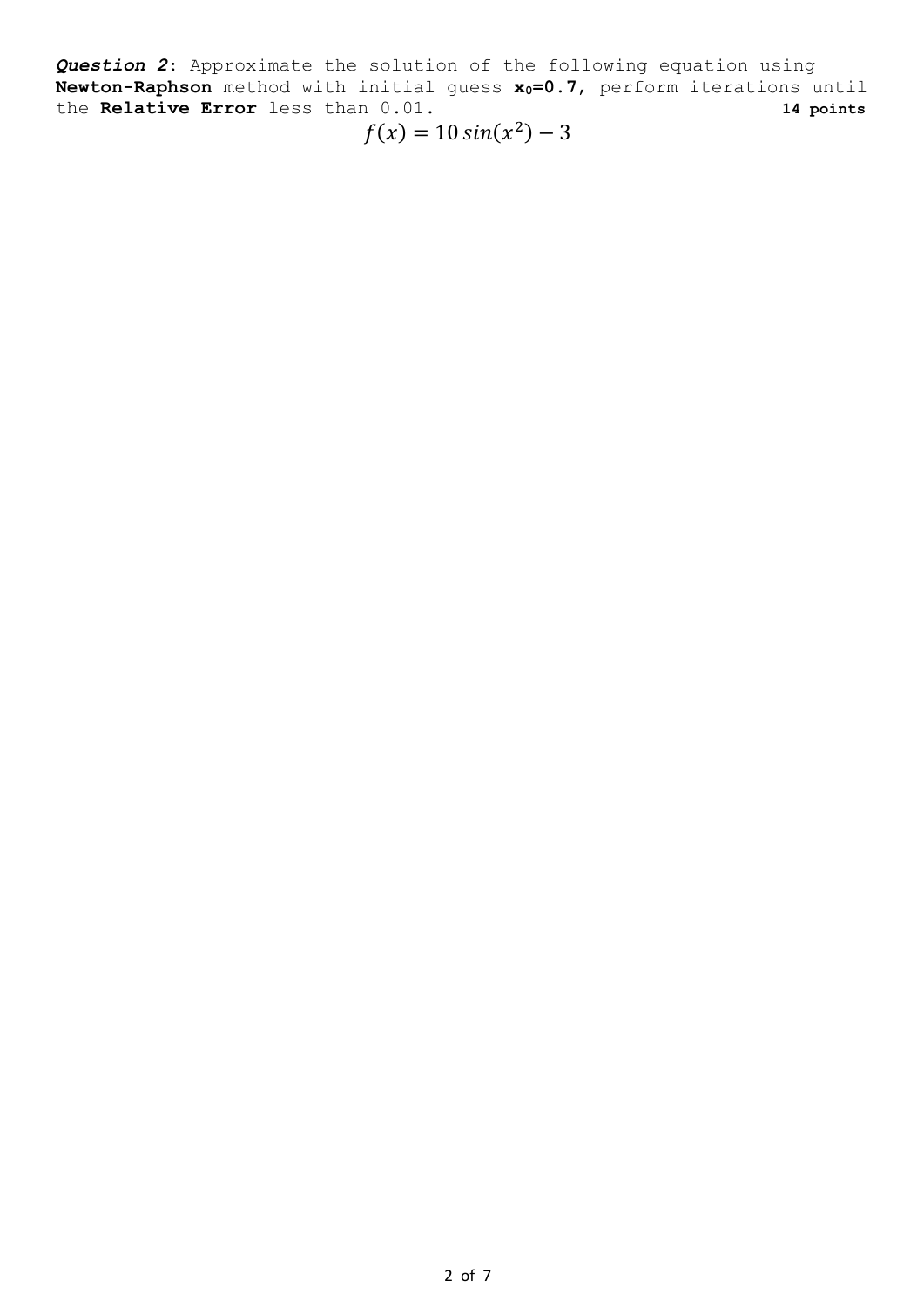**Question 3:** Use non-linear regression to find the equation  $y = Ce^{Dx}$  that best fits the following points. **14 points**

|  | 3.1   3.6   4.2   4.8   5.3     |  |  |
|--|---------------------------------|--|--|
|  | $5.5$   7.1   8.6   10.8   14.2 |  |  |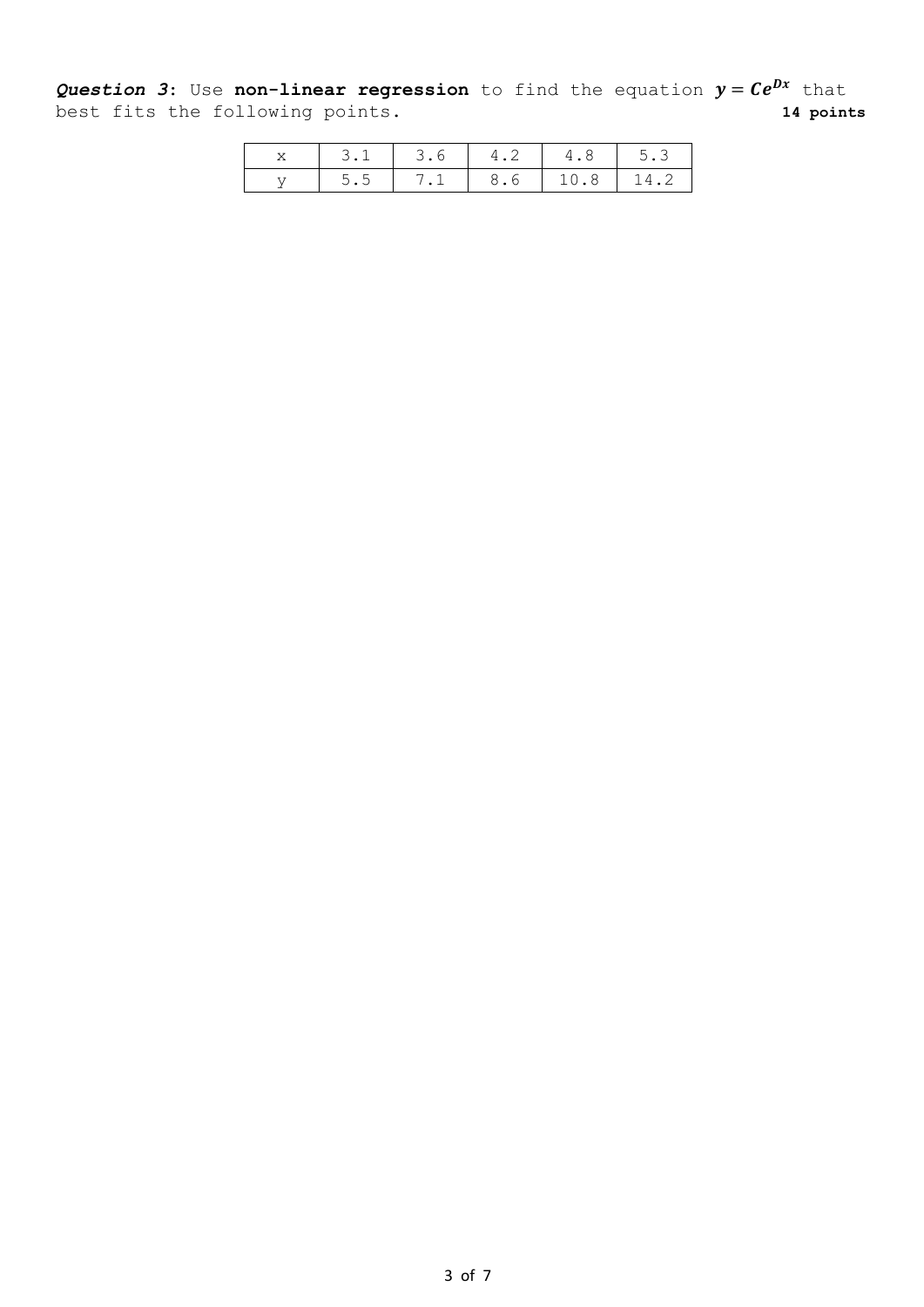| $\top$ ( $\times$ ) |  |  |
|---------------------|--|--|

A. Use **Second order Lagrange interpolation** polynomial to find *f2(x)* in its simplest form.

B. Find *f(4)* using the equation obtained in part A.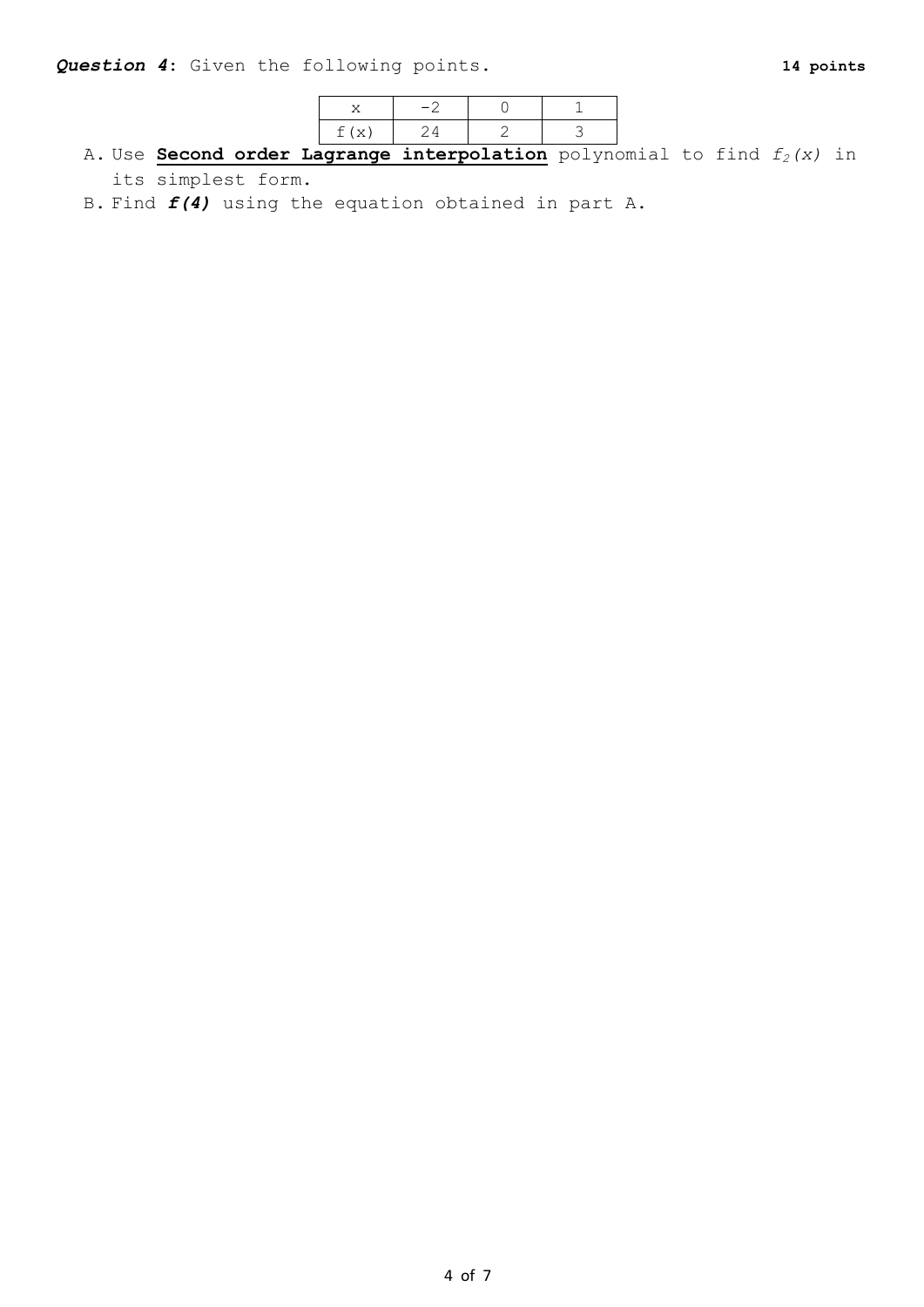

- A. Approximate the result of the integration using **composite Simpson 1/3** method with 6-sub intervals (N=6).
- B. If the true solution is  $y = -cos(x) + \frac{4}{3}$  $\frac{4}{3}cos^3(x) - \frac{4}{5}$  $\frac{1}{5}cos^5(x)$  calculate the absolute error with respect to true value.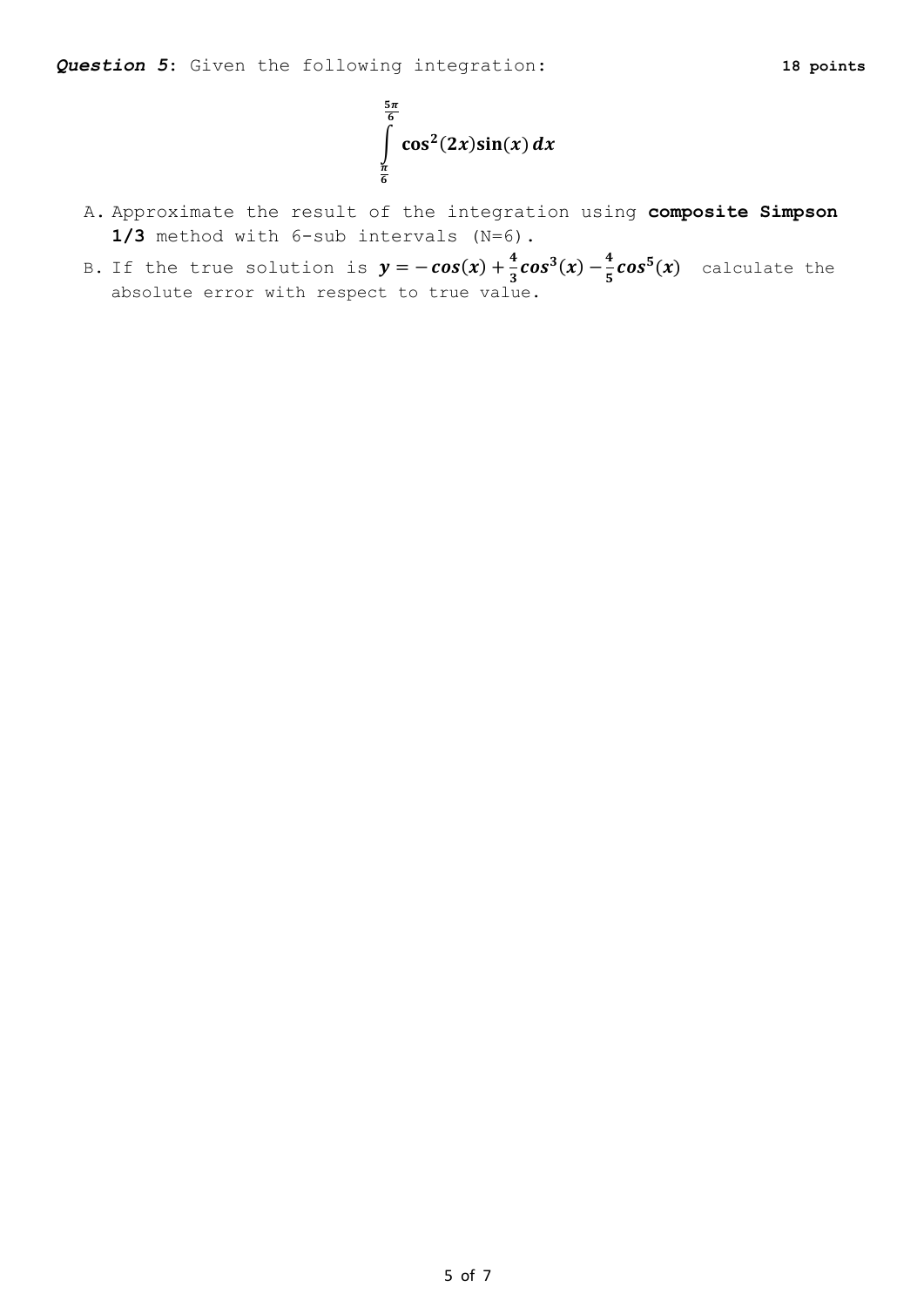$$
\frac{dy}{dx} = e^{-y}(x^2 - 6)
$$
 with initial condition  $y(3) = 0$ 

- A. Approximate  $y(3.24)$  with step size  $h = 0.12$  using **Heun's method** (2RK).
- B. If the true solution of the differential equation is  $y = ln(\frac{x^3}{2})$  $\frac{x}{3}$  – 6x + 10) calculate the **Absolute Error** at y(3.36).